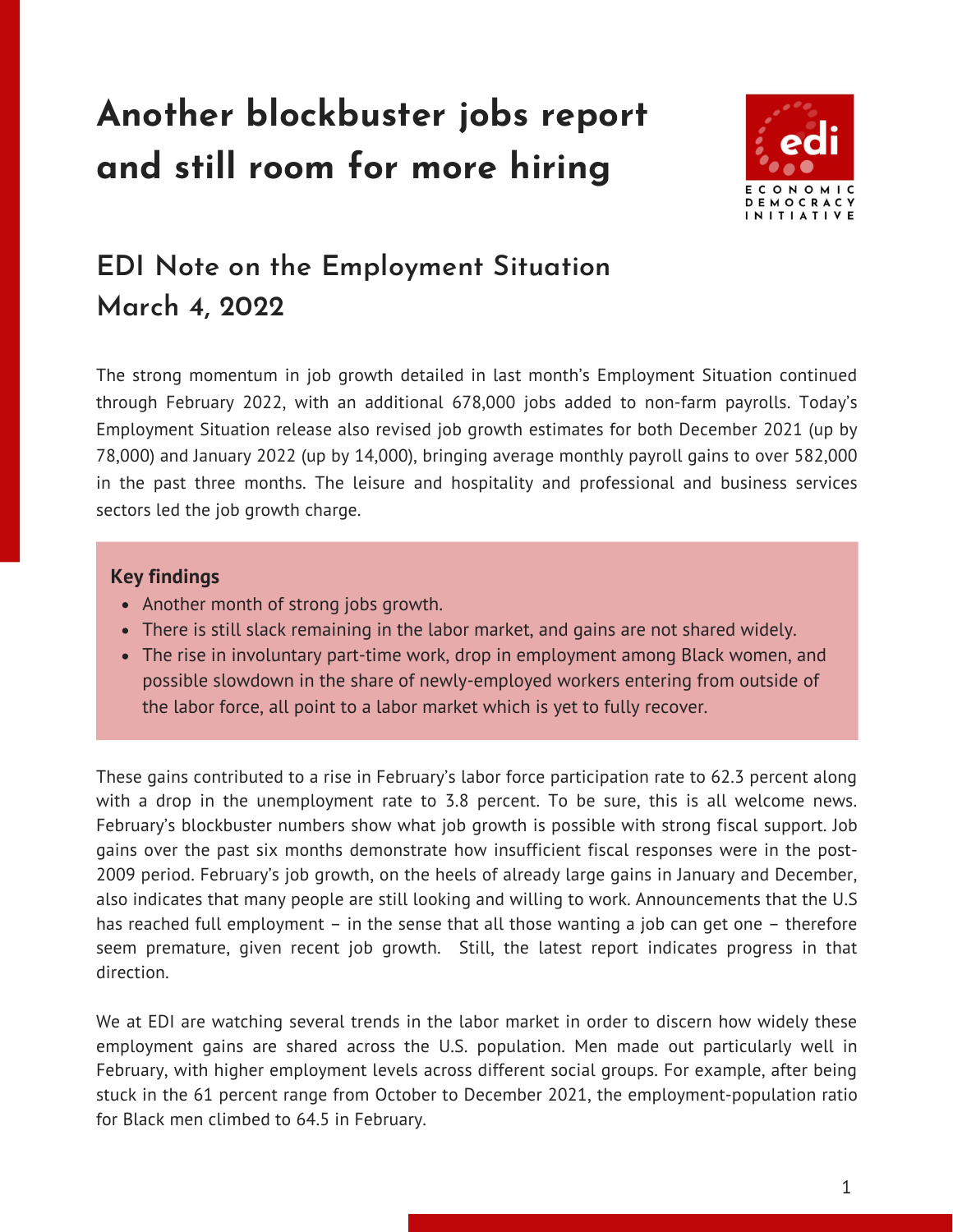February's data on employment among women was more ambiguous. Employment levels and participation rates for women both declined slightly. The unemployment rate for women was unchanged at 3.9 percent. However, employment and participation rates for white and Hispanic or Latine women are up, meaning that falling employment and participation rates for Black women made a large contribution to the overall decline among women workers. The unemployment rate of Black women ticked up again in February. As Figure 1 below shows, it has now increased every month since November 2021. The pandemic's disproportionate labor market impact on women has a distinct racial component, demonstrating the need for intersectional analysis of labor market outcomes.



## **Figure 1: Falling employment and participation rates for Black women make a large contribution to the overall decline among women workers**

#### **Part-time employment**

EDI has been monitoring part-time employment closely over the course of the pandemic. While the total number of part-time workers fell in February, the number of involuntary parttime workers rose to over four million, marking the first increase in the level of involuntary part-time employment since May 2021.

As a result, the U-6 unemployment rate, a broader measure of un- and under-employment edged up slightly from 7.1 in January to 7.2 in February. Although this is a negligible increase, it is the first one since April 2020 near the start of the pandemic. Hopefully the uptick in the U-6 unemployment rate is just a blip and not a sign of a more serious issue. We will be watching the shifts to less accommodative fiscal and monetary policy on the U-6 readings in the coming months.

#### **Labor force flows**

A well-known feature of the U.S. labor market is that fewer workers enter employment from a previous state of official unemployment than enter directly from out of the labor force.